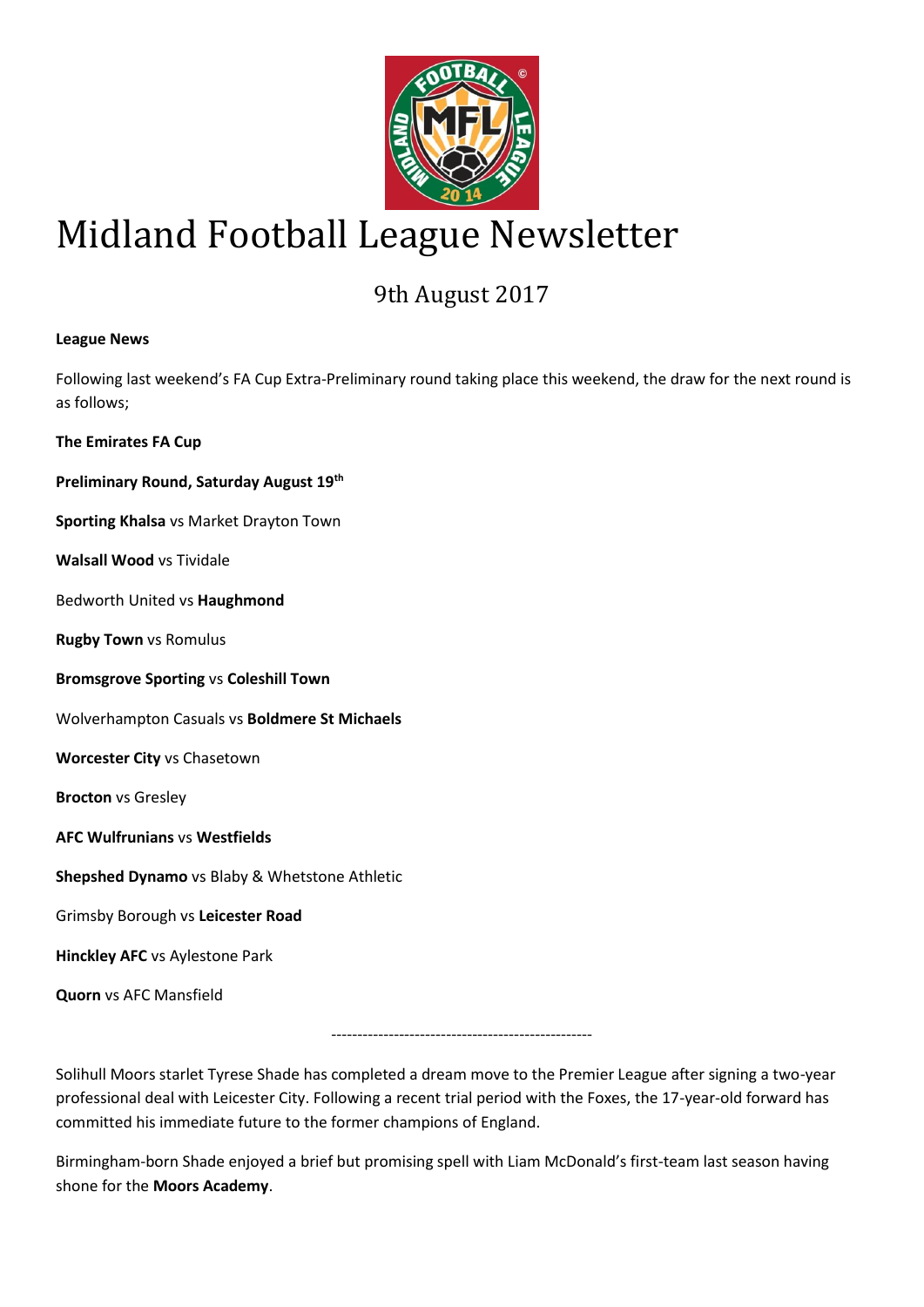After seven years with Birmingham City's Academy, Shade joined The Moors in 2016 following his release at the age of 15. His rapid progression caught the eye of McDonald resulting in him signing first-team forms in March before going on to make two eye-catching senior appearances from the bench away at Tranmere Rovers and Guiseley.

While he will be a loss to Solihull, the move has left everybody connected with The Moors beaming with pride. Mark Fogarty, head of sport, said: "Leicester first watched Tyrese during the pre-season win over Walsall in July. During that game, he had a fantastic 25 minutes or so showing the creative ability that I first saw when he was an academy player at Birmingham City. "I have always been excited about his potential and, as with Kieran Dawes who also came to us a year ago, I didn't feel it was the football that we as a staff had to concentrate on, it was more about the pastoral side.

"When you are at an academy you can be one of a large group of talented individuals but at any one time if you're not the elite you can feel deflated and doubt yourself. All we have done is given Tyrese the chance to mature, make him feel special and give him license to show his talents. Liam McDonald has given him the exposure of playing in the Vanarama National League which in itself takes guts and therefore the player feels confident and energised. These are the ingredients that a player needs to flourish. We are all extremely proud of Tyrese and will follow his progress with interest."

McDonald added: "It was a pleasure working with Tyrese since I joined the football club. I've spent a lot of time with the Moors Academy as it's important for the future development of the club and to give players opportunities. Tyrese caught my eye straight away and it was great to give him his debut at 16, regardless of his age I thought he was good enough. He came back to pre-season hungry and determined to break into the squad and produced some eye-catching performances. We are all proud of him and when I went to see him for his signing he looked so confident rubbing shoulders with the first-team players. Having seen a former player of mine (Cohen Bramall) make his Arsenal debut this pre-season, I know it won't be long for Tyrese as he's a special player with a bright future ahead."



--------------------------------------------------

Walsall Wood have come to the aid of local rivals Pelsall Villa, offering the use of the ML Safety Stadium while Pelsall work tirelessly on getting their ground back in order following two recent vandalism attacks.

People from the town have rallied round and vowed to keep historic Pelsall Villa from closure following two serious acts of vandalism in three weeks. The latest saw flames destroy the committee room, newly refurbished toilet block and dozens of new seats donated by Stoke City FC in a deliberate attack by yobs.

A neighbouring sports club, pub and businesses have come forward with offers of help. Pelsall Cricket Club has invited the football club to use its facilities for hospitality on match days, while The Queens pub in the village is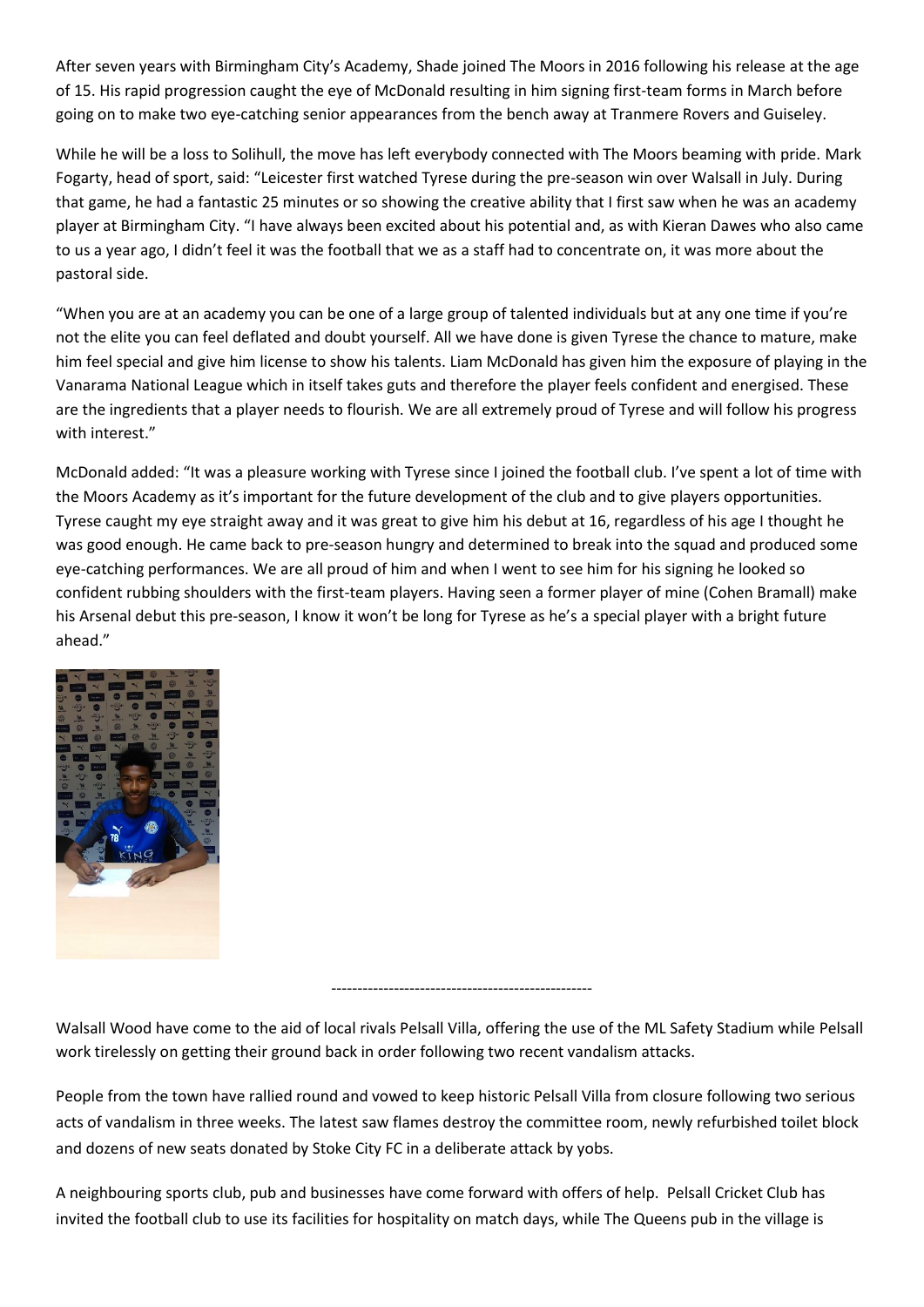holding a special fundraising event next month. Co-chairman Darren Phillips said: "One hundred per cent we're not going to fold. We were on the floor when this first happened but the response has been overwhelming and we're a lot more optimistic now."

He and fellow chairman Mark Bentley have pledged to have the ground, nicknamed The Bush, match-ready by August 28. "There's nothing like putting yourself under pressure but we're going to achieve it come hell or high water," said Mr. Phillips.

During the earlier break-in at the Walsall Road ground, intruders ripped holes in walls and ceilings as well as smashing widows and hurling red paint around. Work was being done to repair that damage when the fire was started at 4am on Sunday. Club bosses said they were 'heartbroken' and thought it might be the end of the road for the club but have been encouraged by the reaction to their dilemma. At a committee meeting this week a comeback plan was drawn up.

Mr. Phillips said: "The meeting went extremely well. We're very grateful for the support of Pelsall Cricket Club who have invited us to use their facilities to host our visitors on match days. The club is right next door, literally the other side of the fence, so that is great. The Queen's pub is holding a fundraising day on August 5, so everyone is pulling together." He said the clearing work was being carried out for free by Pelsall-based Hayward Transport haulage company. "After they've finished we'll be able to take stock of the damage and see what needs to be done, then we're going to start restructuring work on Monday.

"We applied to the league with a view to reversing our home fixtures for the month of August so that they can be played at the away grounds and they have been extremely supportive of that. Everyone is pulling in the same direction. "The target is to have the ground ready to play on August Bank Holiday, for our match against Bloxwich United."

Police are investigating both attacks.

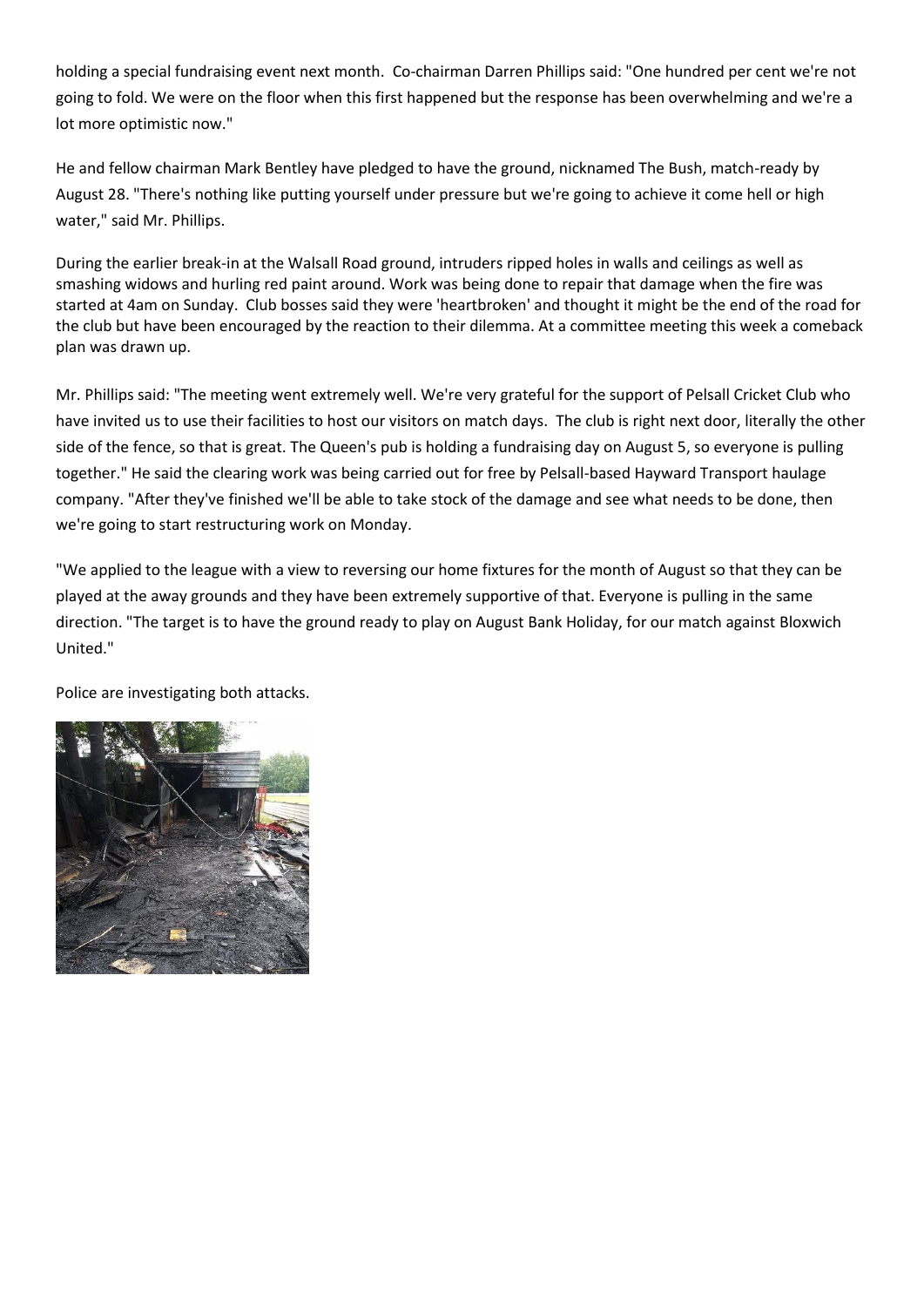## **Travels of The Press Officer**

Friday August 4<sup>th</sup>

# FA Cup Extra Preliminary Round

Heanor Town 0 Aylestone Park 1

Heanor Town were the first MFL side in action with an FA Cup tie at home to Aylestone Park on Friday evening. The Lions have a much-changed side this season with a smattering of experience blended with the youth. Early indications were positive for Heanor. In the 3<sup>rd</sup> minute a free-kick from the impressive Reco Fyfe was headed goalwards by Jevin Seaton but Tom Gutteridge made a decent save. A minute later, a corner from Fyfe was headed over his own bar by Jouel Potter as Aylestone Park struggled to defend the dead ball. In the 5<sup>th</sup> minute, the visitors were ahead with their first attack. A mistake at the back by Greg Marriott let in Ryan Foster who hooked the ball over Joe McCormack and into the net. Fyfe was the stand out performer for Heanor and a direct run by the midfielder ended with a shot off target. In the 12<sup>th</sup> minute, a low cross from Marriott was flicked on by Seaton but the ball drifted wide. McCormack was lucky in the 16<sup>th</sup> minute when a corner from the left was missed by the keeper but there was no-one on hand to turn the ball home. Elliot Reeves forced a save from Gutteridge in the 21<sup>st</sup> minute with the visiting keeper gathering at the second attempt. Heanor were dominating possession without causing the Park defence any issues. In the 33<sup>rd</sup> minute, a low cross from Reeves was cleared and Seaton had a shot well blocked by the park defence. The visitors went close to a  $2^{nd}$  in the  $35<sup>th</sup>$  minute when Foster created space and hit a rising shot which McCormack acrobatically turned away. In the 39<sup>th</sup> minute, Fyfe turned his man, beat two more defenders before firing a shot which rebounded off the post. Reeves curled a shot wide as Heanor went into the break a goal down.

The second half started slowly with Heanor making little impression. In the 61<sup>st</sup> minute, Fyfe was off target with a free-kick, his shot well over the bar. Park substitute Gonzales Santos curled a corner onto the Heanor bar with McCormack beaten. The Park defence continued to stand firm dealing with crosses as they came in. With 6 minutes left, Park were denied a blatant penalty when Gonzalez was pushed in the back by Shaun Roulston. To compound matters, when the ball cannoned off Roulston for a corner, the referee awarded a goal kick (cue the shaking of heads behind the goal). Dom Wilkinson had a chance for Heanor 3 minutes from time but volleyed over and that was as good as it got as Heanor went out of the FA Cup with a whimper.



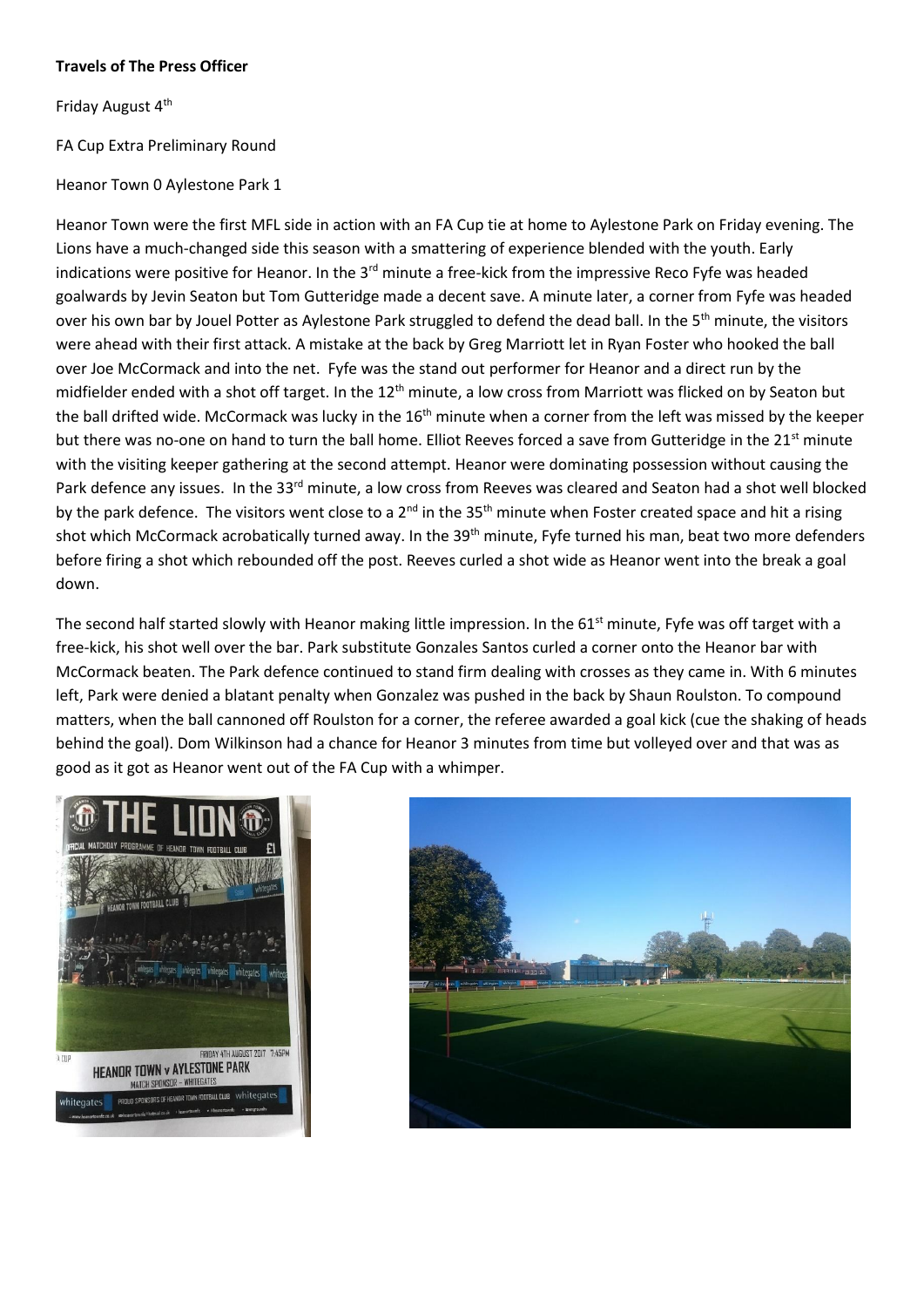# **FA Cup Preliminary Round**

# **Walsall Wood 3 Whitchurch Alport 1**

Arrival at the ML Safety Stadium was accompanied by thunder, lightning and torrential rain. The social club at Oak Park was crammed with a large number of visitors from Shropshire who were confident of victory in the first FA Cup tie in their history. Walsall Wood have a new management team and a new look side following relegation from the MFL Premier Division last season. It was the visitors who started the brighter and they took the lead in the 7<sup>th</sup> minute. Simon Everall picked up the ball on the right, checked and cut inside a curled an unstoppable shot past Lloyd Ransome. The visiting supporters raised the roof of the old stand but had to spoil things by throwing a flare onto the pitch, thankfully it was dealt with quickly by the stewards. First chance for The Wood fell to Tony Clarke who was played in by Paul Sullivan but the ball ran away on the greasy surface. In the 23<sup>rd</sup> minute, a volley from Louis Harris brought a fine save from Danny Read. At the other end, the impressive Everall forced Ransome into a save and Luke Walley couldn't get to the rebound. Alport had been by far the better side for the opening half hour but the home side began to take control. A cross from Clarke was met by the head of Joey Butlin and Read made a comfortable save. Two minutes later, Read excelled, palming over a header from Mitch Tolley which looked a goal all the way. A free-kick from Jordan Fitzpatrick fell to Sullivan and his volley was cleared by the Alport defence. In the 43<sup>rd</sup> minute, Clarke was tripped in the area by Luke Goddard and the referee had no hesitation in pointing to the post. Sullivan stepped up and gave Read no chance. Into first half stoppage time and the home side turned it around. Clarke turned the ball goalwards and Butlin was there, inside the 6-yard box, to clip the ball past Read to give the Wood the lead into the break.

Alport started the second half well without creating a clear-cut opportunity. In the 55<sup>th</sup> minute, the visitors were again indebted to Read who saved well from Butlin. Alport should have been level in the 58<sup>th</sup> minute when Ben Mills raced through on goal, beat Ransome but lifted the ball high and wide. A deep cross from Dale Taylor was headed over by Fitzpatrick who should have done better. In the 65<sup>th</sup> minute, Ryan Thomas hammered the ball goalwards for Alport with Ransome saving well with his legs. The Wood extended their lead in the 70<sup>th</sup> minute when Sullivan robbed a defender and beat Read with a left-footed shot. The nearest Alport came to a goal was when a corner from Michael Blundell landed on the roof of the net. Wood thought they should have had a penalty three minutes from time when Lewis Taylor-Boyce appeared to be fouled in the area by Read but the referee was on the spot and waved away the appeals.

Ultimately a comfortable win for Walsall Wood which looked unlikely in the first quarter of the game. Whitchurch played some excellent football and a second goal would have made it very interesting.

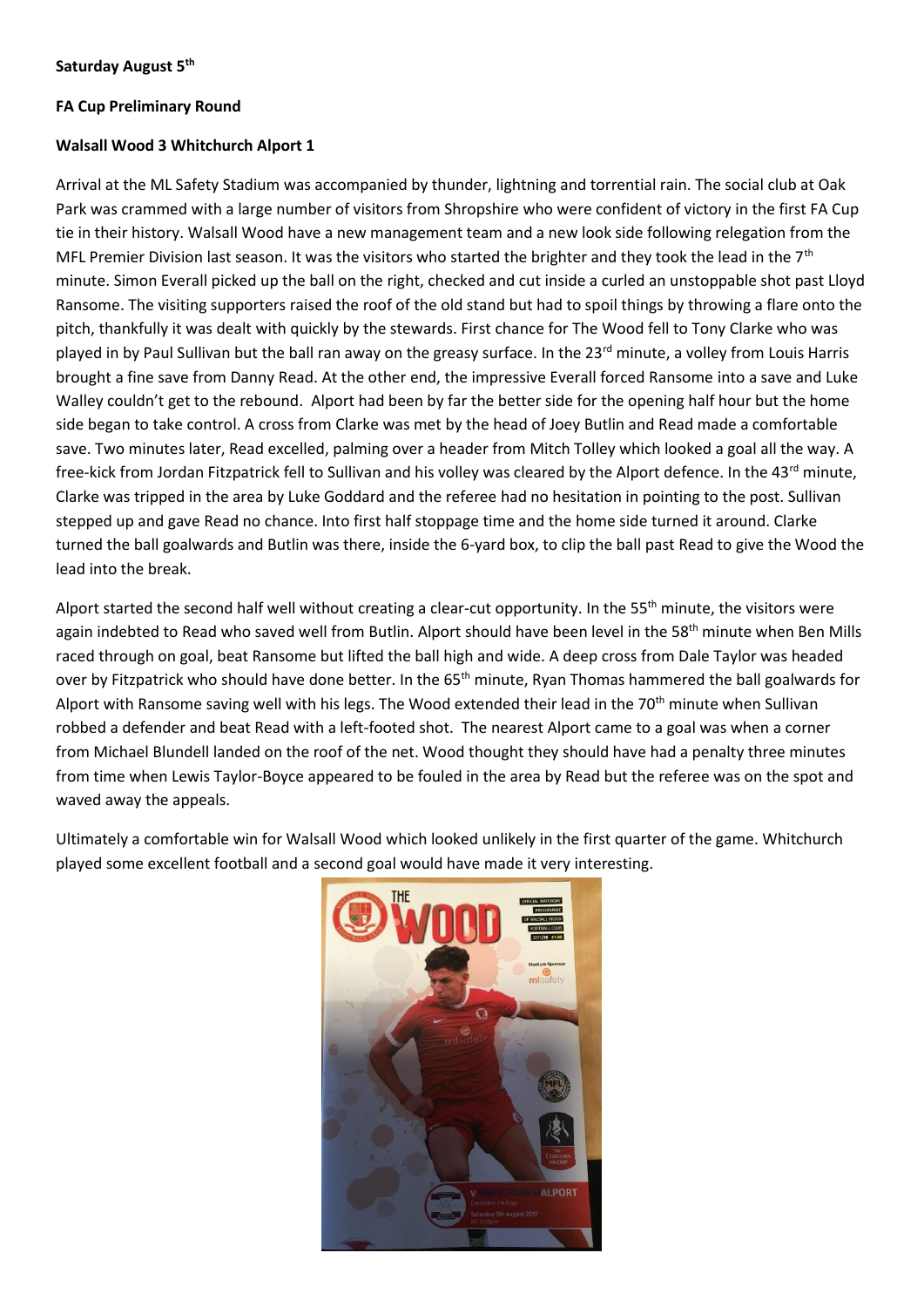#### **FA Cup Preliminary Round**

#### **Rocester 0 Bromsgrove Sporting 3**

Following a 2-2 draw at The Victoria Ground, the two Premier Division sides locked horns at a very wet Hillsfield. **It**  was the home side that had the first attempt on goal with Callum Riddell's shot comfortably saved by Reece Francis. Bromsgrove responded with Wade Malley setting up Robbie Bunn who was off target. The visitors took the lead in the 5<sup>th</sup> minute. Bunn beat a couple of defenders, lifted the ball over keeper Adam Binks only to see his shot hit the post. John Pykett reacted quickest to tap home the rebound. Carl Allen went close to an immediate response for the Romans, forcing Francis into a fine save. Pykett almost grabbed his second in the 16<sup>th</sup> minute when his shot on the turn skimmed the crossbar. Bunn was next to try his luck for Bromsgrove, his shot well held by the impressive Binks. In the 22<sup>nd</sup> minute, an excellent ball from Liam Sink picked out Malley who controlled the ball superbly but then failed to get any purchase on his shot. Bunn was off target with another effort before Rocester went close with Francis spilling a decent effort from Oliver Roome, and Riddell off target with the loose ball. A great run y Pykett down the right touch line ended with a cross that found Reece Hewitt, who took too long and gave Binks time to make a decent save. The lively Malley was clean through on goal but his attempted dink over Binks was saved. Bromsgrove continued to pile forward and a cross from Hewitt came off the shoulder of a defender for a corner. On the stroke of half-time, a shot from Riddell was well saved by Francis.

With the rain continuing to fall, it was the visitors who took control 4 minutes after the break when Hewitt was tripped in the area. Liam Spink stepped up and slotted home the resultant penalty. The second goal seemed to deflate Rocester and the game became a struggle in the wet conditions. Malley had a decent chance in the 62<sup>nd</sup> minute but took the ball away from goal instead of hitting it first time. An excellent run from Hewitt was played out wide to Chris Lloyd and his cross was well cut out by the Romans defence. In the 73<sup>rd</sup> minute, Bunn sent Lloyd clear. His shot was well saved by Binks and then Lloyd struck the follow u which was also saved by the Rocester keeper. Two minutes later, it was Lloyd that sent Bunn clear but he lifted his shot over the bar. In the 82<sup>nd</sup> minute, Hewitt was tripped in the area by Binks and the referee awarded Bromsgrove a second penalty. Lloyd stepped up and hit into the top right corner. With three minutes on the clock, Jason Cowley lobbed Binks but Matt King made a fine clearance off the line.

A comfortable win in the end for Bromsgrove but both sides deserve huge credit for the entertainment provided on such a foul evening.

| <b>ROMAN WRITING</b><br>Good evening everyone and welcome to tonight's Emirates F.A.<br>Cup Extra Preliminary Round Replay, It has been debated in                                                                                                                                                                                                                                                   | <b>TONIGHT'S SQUADS</b><br>Rocester (Amber & Black)                                                                                                                                   | ۴OO                                                                                |
|------------------------------------------------------------------------------------------------------------------------------------------------------------------------------------------------------------------------------------------------------------------------------------------------------------------------------------------------------------------------------------------------------|---------------------------------------------------------------------------------------------------------------------------------------------------------------------------------------|------------------------------------------------------------------------------------|
| recent years as to whether the F.A. Cup has lost its magic as the<br>larger clubs focus mainly on winning the Premier League.<br>finishing in the top four, and doing well in Europe. Some people<br>believe that the F.A. Cup has lost its importance to the English<br>game over time, however they could not be further from the<br>truth. Saturday's game at Bromsgrove proved just how much the | <b>Adam BINKS</b><br><b>Match Officials</b><br>James FROST<br>Referee:<br>Matt NUTT<br>Mark Thomas<br>Matt KING<br>(Nottingham)<br>Carl ALLEN<br>Assistants:<br><b>Jordan SIMPSON</b> | CES <sub>f</sub><br>ō                                                              |
| F.A. Cup means to players, coaches and the fans of Non-League<br>teams. Most Football League and Premier League supporters<br>don't realise that this competition starts in August - not January.<br>and the passion showed by both sides proved that this Cup has                                                                                                                                   | TIB.A.<br><b>Ashleigh LYNCH</b><br><b>Oliver PRATT</b><br><b>Joe BROCKLEY</b><br><b>Tom BROWN</b>                                                                                     | <b>Tuesday 8th August 2017</b>                                                     |
| a lot of magic left in it yet. Saturday's game was a fantastic advert<br>for Midland League & Non-League football with both teams<br>playing their hearts out for their teams' shirt, and hopefully we                                                                                                                                                                                               | <b>Chris MARTIN</b><br>Pete ALIGUMA<br>Scott WESSON<br>Sebastian SZONDI                                                                                                               | <b>Rocester</b>                                                                    |
| will have more of the same tonight.<br>Tonight we welcome the players, coaching staff, officials and<br>supporters of Bromsgrove Sporting to Hillsfield. We hope you                                                                                                                                                                                                                                 | Oliver ROOME<br>Sam BATES<br><b>Martin SMYTH</b>                                                                                                                                      | <b>Bromsgrove Sporting</b>                                                         |
| had a good journey up to Staffordshire and we wish you a safe.<br>trip home later. However you're more than welcome to stay and<br>have a drink with us in the Romans Bar afterwards. Your<br>successes in Division One and the F.A. Vase last season were<br>inspiring and eagerly watched by all Non-League football lovers.                                                                       | Callum RIDDELL<br>Charlie WOOD<br><b>Bromsgrove Sporting (Red &amp; White)</b>                                                                                                        | The Emirates F.A. Cup<br><b>Extra Preliminary Replay</b><br>Kick Off 7:45pm        |
| across the country, and everyone at Rocester Football Club<br>wishes you the best of luck in your first season at Step S.<br>For Romans fans, since we saw you last we played our last pre-<br>season friendly away and won 2-1 at Hilton Harriers, making it a                                                                                                                                      | <b>Reece FRANCIS</b><br>Daniel MORRIS<br><b>Josh QUAYNOR</b><br><b>Find us on</b><br><b>Craig JONES</b>                                                                               | THE<br><b>Emirates</b><br><b>FA CUP</b>                                            |
| 100% win ratio in pre-season with six wins out of six. It's fair to<br>say the signs are positive after some fantastic wins, some good<br>performances and lots of cracking goals!                                                                                                                                                                                                                   | facebook<br><b>Max LOVERIDGE</b><br><b>Liam SPINK</b><br>Robbie BUNN<br>Reece HEWITT<br>For all the latest news<br>Jason COWLEY<br>from Hillsfield follow us                          |                                                                                    |
| After tonight we are all looking forward to kicking off our 2017-<br>18 Midland League campaign on Saturday when we host AFC<br>Wulfrunians. We then travel to Heanor Town on Tuesday (15th)<br>August). It promises to be an exciting season and we hope as                                                                                                                                         | Chris LLOYD<br>on Twitter<br>Wade MALLEY<br><b>Ben BIRCH</b><br>Marshall WILLOCK                                                                                                      | <b>Main Sponsor 2017-18</b>                                                        |
| many of you as possible will come down and enjoy value for your<br>money with reduced admission prices and excellent food and<br>beer.                                                                                                                                                                                                                                                               | John PYKETT<br>Jack WILSON<br>@RocesterFC1876<br><b>Chris CONWAY</b><br>Sam WILLS                                                                                                     | <b>Hill &amp; Webster Ltd</b>                                                      |
| But for now our attention turns to tonight's game where we<br>hope to book a tie here against Coleshill Town in the next round<br>of this amazing and special competition.                                                                                                                                                                                                                           |                                                                                                                                                                                       | <b>Mechanical Engineers</b><br><b>Moor Farm Road East</b>                          |
| Enjoy the game everyone and COME ON YOU ROMANS!<br>Sam Goldsworthy (Rocester F.C. Press & Media Officer)                                                                                                                                                                                                                                                                                             |                                                                                                                                                                                       | <b>Airfield Industrial Estate</b><br><b>Ashbourne DE6 1HA</b><br>Tel: 01335 343119 |
| www.RocesterFC.net                                                                                                                                                                                                                                                                                                                                                                                   |                                                                                                                                                                                       | <b>Official Programme - Free</b>                                                   |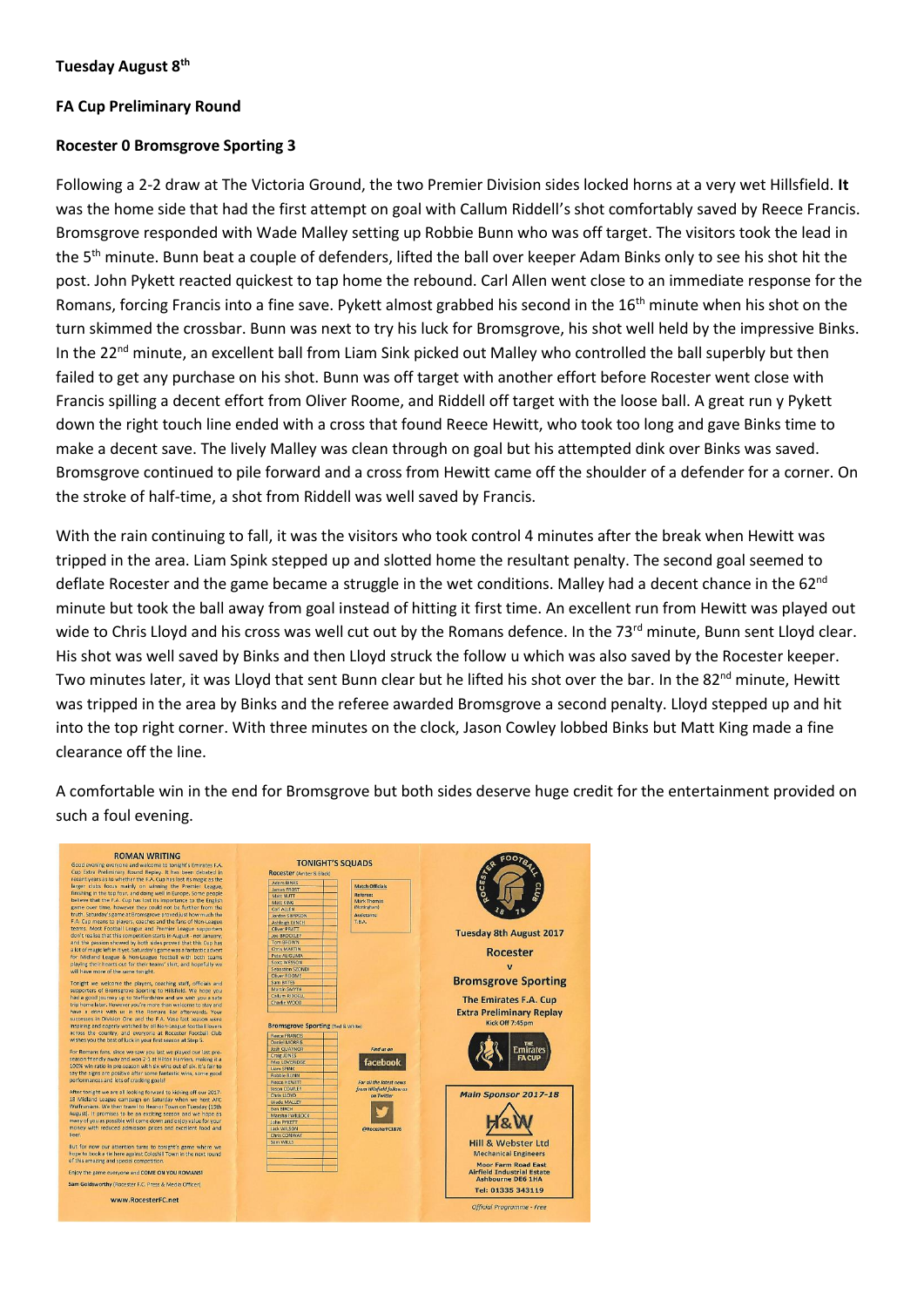#### **Review**

#### **FA Cup**

The FA Cup weekend started with a disappointing defeat for **Heanor Town** at the hands of Aylestone Park. A goal in the 5th minute from Ryan Foster was enough to settle the game.The reward for Aylestone Park is a trip to **Hinckley AFC** who had an excellent 2-1 victory at Worksop Town. A crowd of 445 were present as an Isaac Cooper goal 8 minutes from time saw Hinckley through. **AFC Wulfrunians** progressed through to the next round with a comfortable 3-0 victory at home to **Shawbury United** who had former Wulfs player Josh Thomas sent off. Wulfs will welcome last season's Cup heroes **Westfields** to the CKW Stadium in the next round after Fields despatched Bewdley Town 3-1. A double for Mitch Williams helped Birstall United to a 3-0 win over **South Normanton Athletic**. **Long Eaton United** had a sobering start to the season going down 6-0 at Bottesford Town for whom Dec Bacon, Dan Boulton and John Leonard all scored twice. **Coleshill Town** got their season under way with a 6-2 win at home to Wellington, Reece Leek scoring twice. Two goals early in the second half gave **Boldmere St Michaels** a 2-0 win over **Coventry Sphinx** at Sphinx Drive. **Coventry United's** debut at The Butts Park Arena was spoiled by **Rugby Town** who progressed 2-1 courtesy of a double from David Kolodynski. **Worcester City** started life as a Step 5 club with a 1-0 win at Daventry Town with Dave Reynolds on the scoresheet. **Atherstone Town** travelled to The Potteries and were beaten 4-1 by Hanley Town with Dan Cope grabbing a hat-trick. **Brocton** beat fellow Division 1 side **Cadbury Athletic** 3-0 at Silkmore Lane in a game that was marred somewhat by three red cards that were issued late on. **Leicester Road** were giantkillers beating United Counties League Sleaford Town 2-1 at home, Joe Lyne with the all-important goal two minutes after half-time. A goal from Liam Hurst was enough to give **Shepshed Dynamo** victory at Rainworth Miners Welfare. **Loughborough University** went into the break a goal to the good at Staveley Miners Welfare but two second half goals knocked The Scholars out of the competition. Whitchurch Alport, backed by their large band of noisy supporters, took a 7th minute lead at **Walsall Wood** but two goals just before half-time swung the game the way of The Wood. The home side added a third, Paul Sullivan's second, with 20 minutes to go to send the way fans home disappointed. **Haughmond** travelled to one of their WMRL rivals from last season and it was Wolverhampton Sporting that took an early lead through Dmitri Dunkley. The game swung one way and then another as Steve Hole equalised twice for Haughmond before Andrew Jones got the winner for the MFL new boys with 13 minutes left.

**Bromsgrove Sporting** and **Rocester** fought out a 2-2 draw at The Victoria Ground with Scott Wesson equalising in the 84<sup>th</sup> minute for the Romans to send the game to a replay. In the replay, Sporting took a 5<sup>th</sup> minute lead through John Pykett and never looked back, running out comfortable 3-0 winners. Dominic Brennan bagged an equaliser 15 minutes from time for **Quorn** at Retford United to send the game to a replay at Farley Way. **Sporting Khalsa** took a 2-0 lead at home to **Stourport Swifts** but were pegged back with Jim Hanson equalising a minute from time to force a replay at Walshes Meadow. A 90<sup>th</sup> minute equaliser from Carlo Franco, sent the replay into extra-time. Khalsa took full advantage and went on to win 3-2. Tividale took a 9<sup>th</sup> minute lead at The Beeches over Highgate United but Isaac Jagroop equalised from the spot 6 minutes later. That's how it finished with the replay at the Coppice. Isaac Jagroop scored twice in the first 8 minutes to give Highgate a 2-0 lead in the replay, Tividale were level before the break and a goal from Harvey Walker 6 minutes from time saw Tividale through to face Walsall Wood. **Quorn** eased past Retford United with a 3-0 win at Farley Way. Goals a from Nathan Dale, Dominic Brennan and Amarvir Sandhu saw them through to a home tie with AFC Mansfield.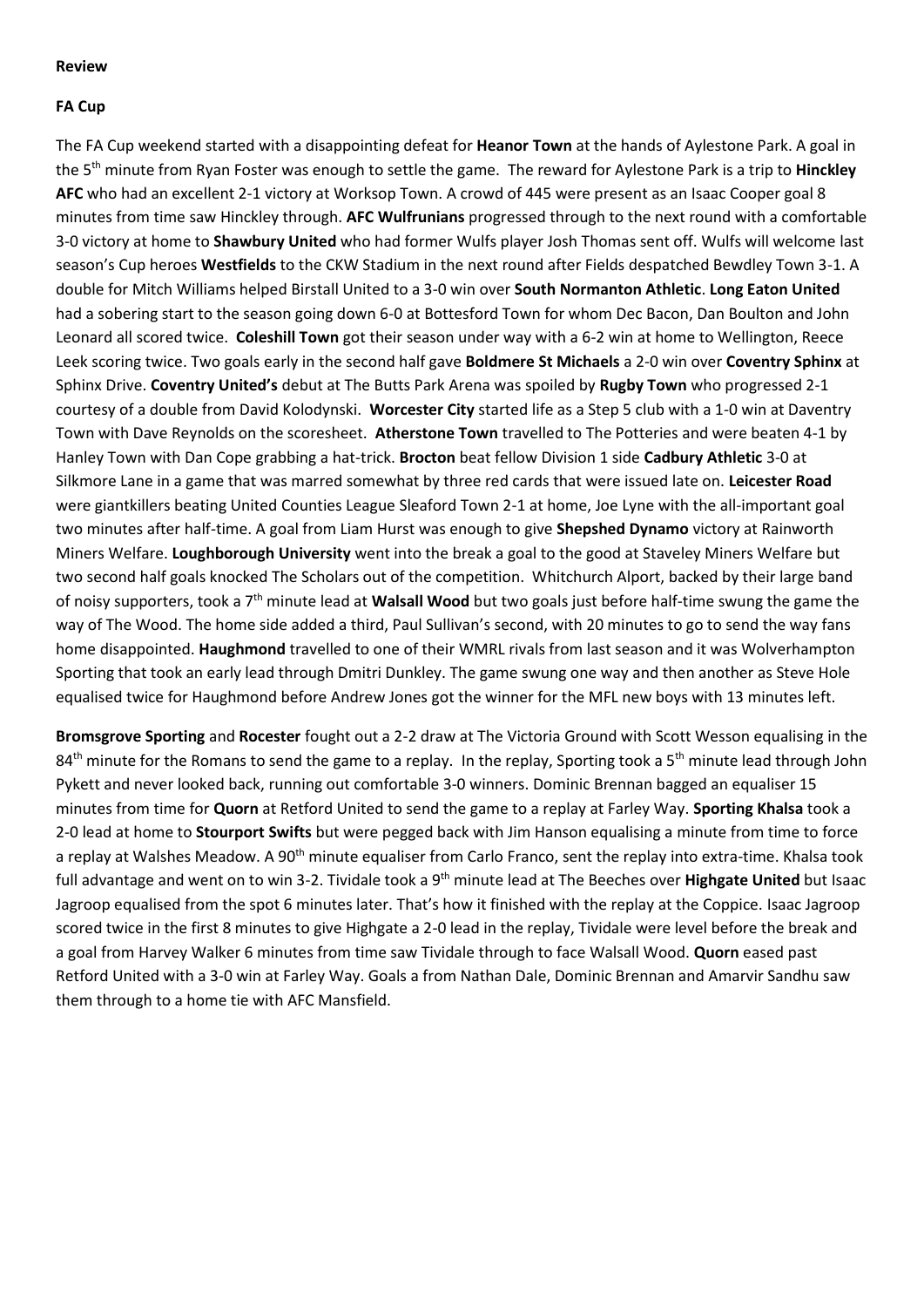# **Division 1**

Football is back and how! Opening day at The Coppice Colliery ground saw **Heath Hayes** and **Lichfield City** share 10 goals in a 5-5 thriller. Regan Smith scored twice for the home side but Craig Marshall takes the plaudits scoring 4 times for City. Highest attendance was at Oldfields as **Ilkeston Town** made their competitive debut in front of a superb crowd of 276. **Uttoxeter Town** took the lead through Matt Redshaw but Chris Shaw endured that Ilkeston would take a point with an equaliser in the last minute. **Stafford Town** were the first league leaders beating promoted **Coventry Alvis** 3-0 at Evans Park. The other promoted side, **Paget Rangers** also went down on opening day, beaten 2-1 by **Chelmsley Town** at The Trevor Brown Memorial Ground. Daniel Priest scored twice **as Pershore Town** started the season with a 4-2 home win over **Heather St Johns**. **Nuneaton Griff** faced the long journey to **Littleton** but returned from 5 Acres with all 3 points after a 3-1 win. **Coventry Copsewood** were another team to win on their travels, 2-0 at **Studley** thanks to two goals in 4 minutes late in the first half. **Bolehall Swifts** and **Racing Club Warwick** shared the spoils in a 2-2 draw at Rene Road with the Racers twice taking the lead.

**Studley** picked themselves up from their opening day defeat to edge a 7-goal thriller at **Pershore Town**, Gareth Evans netting the winner after Andy Nicol had earlier scored twice for Studley. **Coventry Alvis** picked up their first points back in Division 1 with a 3-1 win at **Nuneaton Griff**.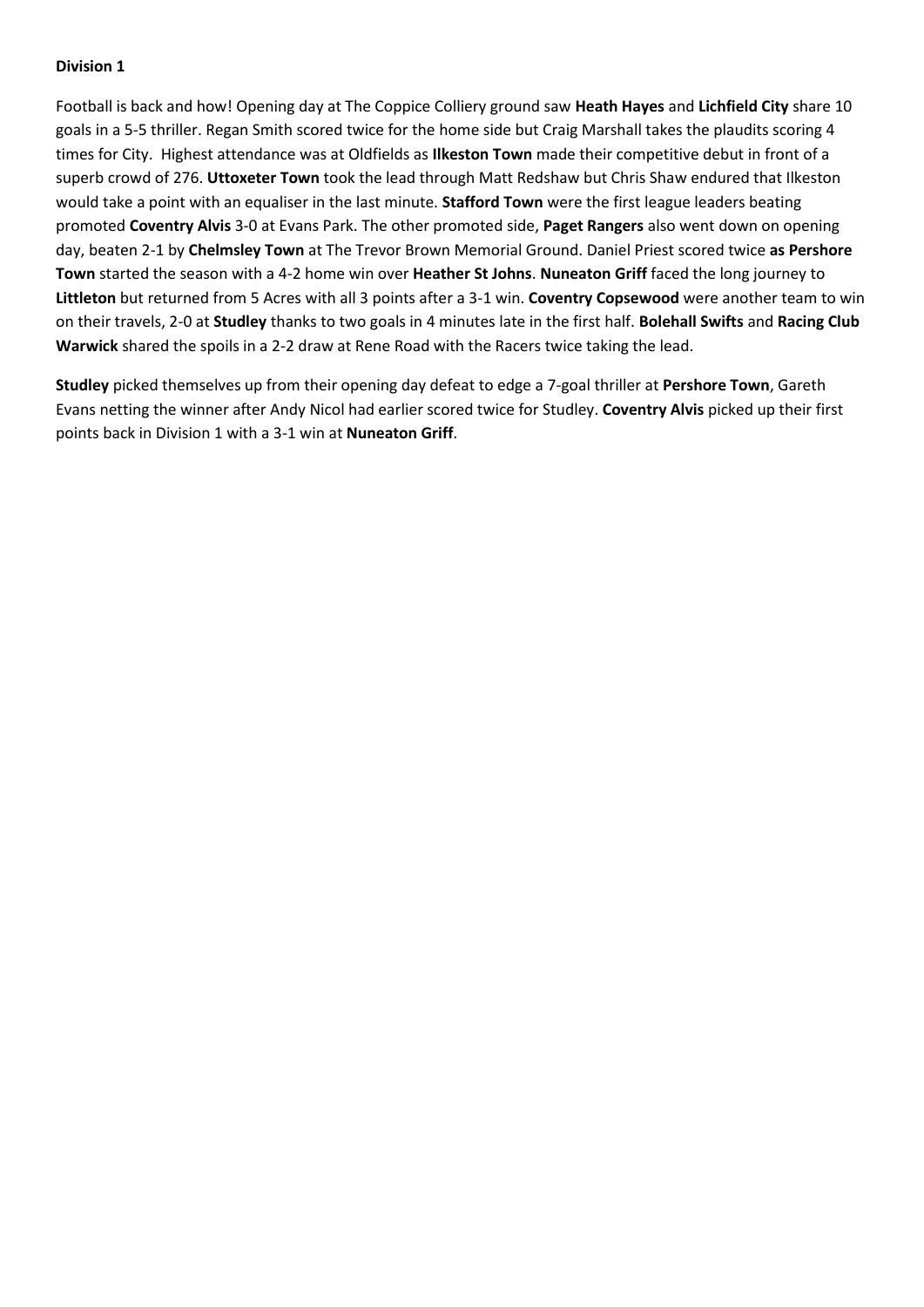#### **Preview**

#### **Premier Division**

The Premier Division season gets underway with all 22 clubs in action. Game of the day is at the Aspray Arena as last season's third placed side **Sporting Khalsa** host relegated **Rugby Town** with both sides fancied to do well this season. Last season's runners up **Coleshill Town** started their season with a bang in the FA Cup and they welcome Loughborough University to Pack Meadow. Lye Town finished 4<sup>th</sup> last season and they have their first competitive game of the season at The Coppice against **Highgate United**. **Westfields** were runaway leaders at the start of last season and they will be hoping for a similar start as they welcome promoted **South Normanton Athletic** to Allpay Park. **Worcester City** begin their first season at Step 5, following voluntary relegation from Step 2, with a home game against **Heanor Town** at The Victoria Ground. **Coventry Sphinx** face the long journey to Shrewsbury to tackle promoted **Haughmond**, who started well in the FA Cup last week. **Bromsgrove Sporting** carried all before them in Division 1 last season and they travel to Farley Way to face **Quorn** in their Premier Division debut. **Shawbury United** are another side with a long journey on opening day with a trip to **Shepshed Dynamo**. **Long Eaton United** suffered a heavy defeat in the FA Cup last weekend and will be hoping for an improvement as they host **Stourport Swifts**. **Boldmere St Michaels** face their second **Coventry** side in successive weeks, after beating Sphinx in the FA Cup, they welcome **United** to the Trevor Brown Memorial Ground. **AFC Wulfrunians** started the season with a fine win in the FA Cup and they travel to Hillsfield to face **Rocester**.

Midweek

| <b>MONDAY 14th AUGUST 2017</b> |              |                          |      |
|--------------------------------|--------------|--------------------------|------|
| <b>PREMIER DIVISION</b>        |              |                          |      |
| Coleshill Town                 | v            | South Normanton Athletic |      |
|                                |              |                          |      |
| TUESDAY 15th AUGUST 2017       |              |                          |      |
| <b>PREMIER DIVISION</b>        |              |                          |      |
| <b>Boldmere St Michaels</b>    | v            | Quorn                    | 7.30 |
| Haughmond                      | v            | Westfields               |      |
| <b>Heanor Town</b>             | v            | Rocester                 |      |
| <b>Highgate United</b>         | v            | Sporting Khalsa          |      |
| Loughborough University        | $\mathsf{v}$ | <b>Coventry United</b>   |      |
| <b>Rugby Town</b>              | v            | Long Eaton United        |      |
| <b>Stourport Swifts</b>        | v            | Lye Town                 |      |
| <b>Worcester City</b>          | v            | <b>AFC Wulfrunians</b>   |      |
|                                |              |                          |      |
|                                |              |                          |      |

# **WEDNESDAY 16th AUGUST 2017**

| <b>PREMIER DIVISION</b> |                 |
|-------------------------|-----------------|
| <b>Coventry Sphinx</b>  | Shepshed Dynamo |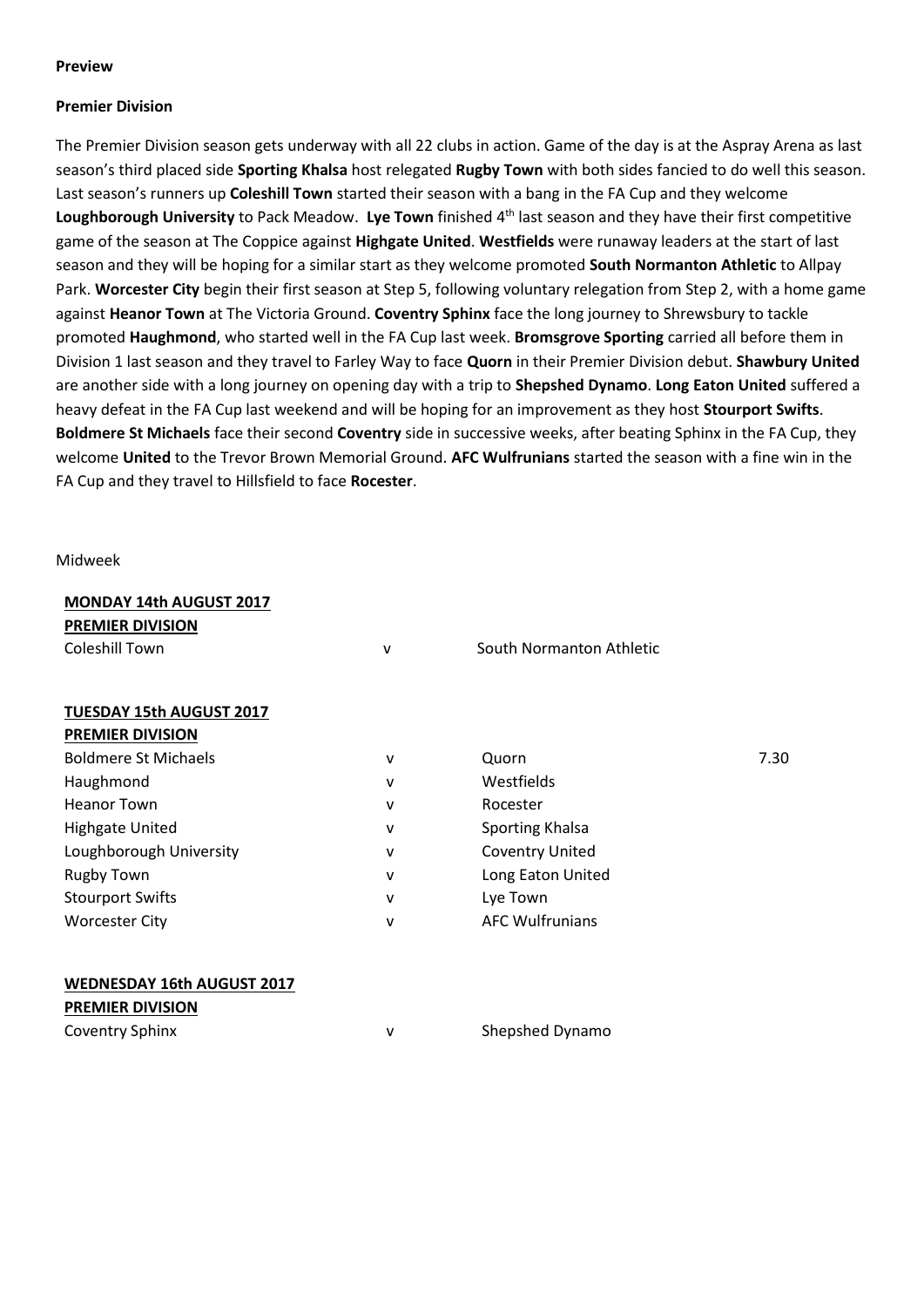### **Division 1**

**Ilkeston Town** welcome **Heath Hayes** to The New Manor Ground much to the delight of the Ilkeston supporters who thought that this may not happen given the demise of their previous club in the summer. **Leicester Road** made progress in the FA Cup last weekend and they entertain **Coventry Copsewood**, who started with a good away win. Two sides that had good results on the opening day meet at Evans Park with **Stafford Town** hosting **Hinckley AFC**. **Walsall Wood** are most people's favourites for promotion and they start their league campaign away to **Cadbury Athletic**. Relegated **Brocton** were another that tasted FA Cup success and they travel to Townsend Meadow to face **Racing Club Warwick**. **Chelmsley Town** began their campaign with a good away win and they travel to Sheepy Lane to face much fancied **Atherstone Town** who were knocked out of the Fa Cup by Hanley Town. **Lichfield City** were involved in a 10-goal thriller at Heath Hayes last week and they travel to **Coventry Alvis** looking to build on this. **Heather St Johns** and **Paget Rangers** both started with defeat last weekend and they meet at St Johns Park looking to get off the mark. **Nuneaton Griff** have started the season with a win and a defeat and welcome **Studley** to The Pingles Stadium. **Uttoxeter Town** began their season with a point in a high-profile game against Ilkeston Town and they travel to **Littleton** who were beaten on opening day. **Pershore Town** have started the season in good goal scoring form and they travel to Rene Road to face **Bolehall Swifts** who picked up a point on opening day.

#### Midweek Fixtures

#### **TUESDAY 15th AUGUST 2017**

#### **DIVISION 1**

| <b>Bolehall Swifts</b> | v | Cadbury Athletic |
|------------------------|---|------------------|
| Brocton                | v | Uttoxeter Town   |
| Hinckley AFC           | v | Walsall Wood     |
| <b>Stafford Town</b>   | v | Chelmsley Town   |

|  |  |  | SMEDLEY CROOKE MEMORIAL CHARITY CUP ROUND 1 |  |  |  |
|--|--|--|---------------------------------------------|--|--|--|
|--|--|--|---------------------------------------------|--|--|--|

| Pershore Town | <b>Tenbury United</b> |
|---------------|-----------------------|
|               |                       |

#### **WEDNESDAY 16th AUGUST 2017**

| <b>DIVISION 1</b> |  |
|-------------------|--|
|                   |  |

| Atherstone Town       | Heather St John    |      |
|-----------------------|--------------------|------|
| Coventry Alvis        | Leicester Road     | 7.30 |
| <b>Nuneaton Griff</b> | Coventry Copsewood |      |